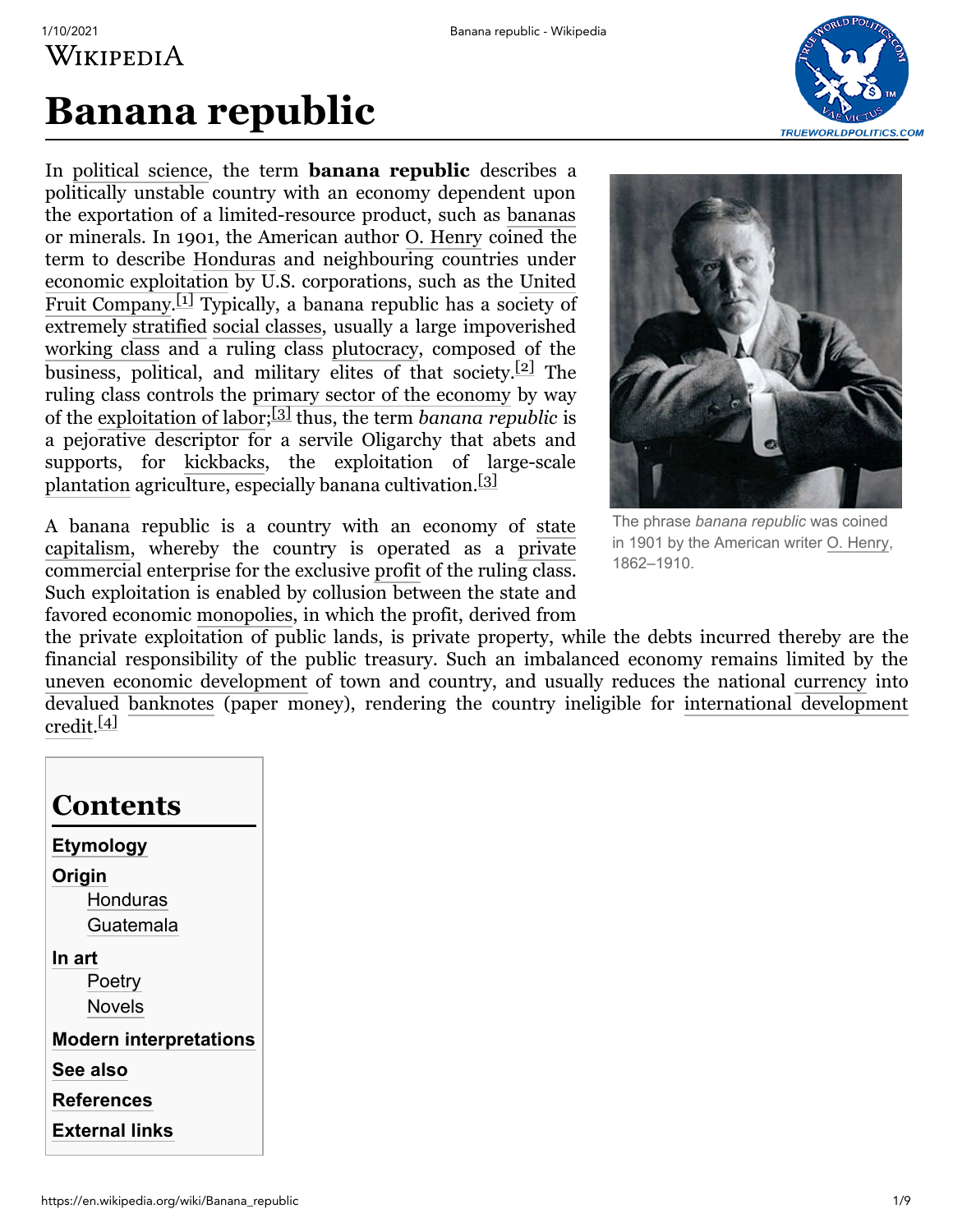# <span id="page-1-0"></span>**Etymology**

In the 19th century, the American writer [O. Henry](https://en.wikipedia.org/wiki/O._Henry) (William Sydney Porter, 1862–1910) coined the term *banana republic* to describe the fictional Republic of Anchuria in the book *[Cabbages and Kings](https://en.wikipedia.org/wiki/Cabbages_and_Kings_(novel))* (1904), <sup>[\[1\]](#page-5-0)</sup> a collection of thematically related short stories inspired by his experiences in [Honduras](https://en.wikipedia.org/wiki/Honduras), where he lived for six months until January 1897, hiding in a hotel in when he was wanted in the U.S. for [embezzlement](https://en.wikipedia.org/wiki/Embezzlement) from a bank.<sup>[\[5\]](#page-5-6)</sup>

In the early 20th century, the [United Fruit Company,](https://en.wikipedia.org/wiki/United_Fruit_Company) a multinational American corporation, was instrumental in the creation of the banana republic phenomenon.[\[6\]](#page-5-7)[\[7\]](#page-5-8) Together with other American corporations, such as the [Cuyamel Fruit Company](https://en.wikipedia.org/wiki/Cuyamel_Fruit_Company), and with occasional support from the United States government, the corporations created the political, economic, and social circumstances that established banana republics in Central American countries such as Honduras and [Guatemala](https://en.wikipedia.org/wiki/Guatemala). [\[8\]](#page-6-0)



Cover of *[Cabbages](https://en.wikipedia.org/wiki/Cabbages_and_Kings_(literature)) and Kings* (1904 edition).

# <span id="page-1-1"></span>**Origin**

The history of the banana republic began with the introduction of the [banana](https://en.wikipedia.org/wiki/Banana) fruit to the U.S. in 1870, by [Lorenzo Dow Baker](https://en.wikipedia.org/wiki/Lorenzo_Dow_Baker), captain of the [schooner](https://en.wikipedia.org/wiki/Schooner) *Telegraph*, who bought bananas in Jamaica and sold them in Boston at a 1,000% profit.<sup>[\[9\]](#page-6-1)</sup> The banana proved popular with Americans, as a nutritious tropical fruit that was less expensive than locally grown fruit in the U.S., such as apples; in 1913, 25 cents (equivalent to \$6.47 in 2019) bought a dozen bananas, but only two apples.<sup>[\[10\]](#page-6-2)</sup> In 1873, to produce food for their railroad workers, the American railroad tycoons [Henry Meiggs](https://en.wikipedia.org/wiki/Henry_Meiggs) and his nephew, [Minor C. Keith,](https://en.wikipedia.org/wiki/Minor_C._Keith) established [banana plantations](https://en.wikipedia.org/wiki/Banana_plantation) along the railroads they built in Costa Rica; recognizing the profitability of exporting bananas, they began exporting the fruit to the Southeastern U.S. $\frac{10}{10}$ 

In the mid-1870s, to manage the new [industrial-agriculture](https://en.wikipedia.org/wiki/Agribusiness) business [enterprise in the countries of C](https://en.wikipedia.org/wiki/Tropical_Trading_and_Transport_Company)[entral America](https://en.wikipedia.org/wiki/Central_America)[, Keith founded the Tropical](https://en.wikipedia.org/wiki/Tropical_Trading_and_Transport_Company) Trading and Transport Company: one-half of what would later become the [United Fruit Company](https://en.wikipedia.org/wiki/United_Fruit_Company) (UFC), later [Chiquita Brands International,](https://en.wikipedia.org/wiki/Chiquita_Brands_International) created in 1899 by merger with the [Boston Fruit Company](https://en.wikipedia.org/wiki/Boston_Fruit_Company), and owned by Andrew [Preston. By the 1930s, the international political and economic tensions](https://en.wikipedia.org/wiki/Andrew_Preston) created by the United Fruit Company enabled the corporation to control 80–90% of the banana business in the U.S. $\frac{[11]}{[11]}$  $\frac{[11]}{[11]}$  $\frac{[11]}{[11]}$ 

By the late 19th century, three American [multinational corporations](https://en.wikipedia.org/wiki/Multinational_corporation) (the United Fruit Company, the [Standard Fruit Company](https://en.wikipedia.org/wiki/Standard_Fruit_Company), and the Cuyamel Fruit [Company\) dominated the cultivation, harvesting, and exportation of](https://en.wikipedia.org/wiki/Cuyamel_Fruit_Company) bananas, and controlled the road, rail, and port infrastructure of Honduras. In the northern coastal areas near the Caribbean Sea, the Honduran government ceded to the banana companies 500 hectares per kilometre (2,000 acre/mi) of a laid railroad, despite there being neither passenger nor freight railroad service to Tegucigalpa, the capital city. Among the Honduran people, the United Fruit Company was known as *El Pulpo* ("The



The banana planter Minor C. Keith, [American](https://en.wikipedia.org/wiki/Minor_Cooper_Keith) businessman.

Octopus" in English), because its influence pervaded Honduran society, controlled their country's transport infrastructure, and sometimes manipulated Honduran national politics with anti-labor violence.<sup>[\[13\]](#page-6-4)</sup>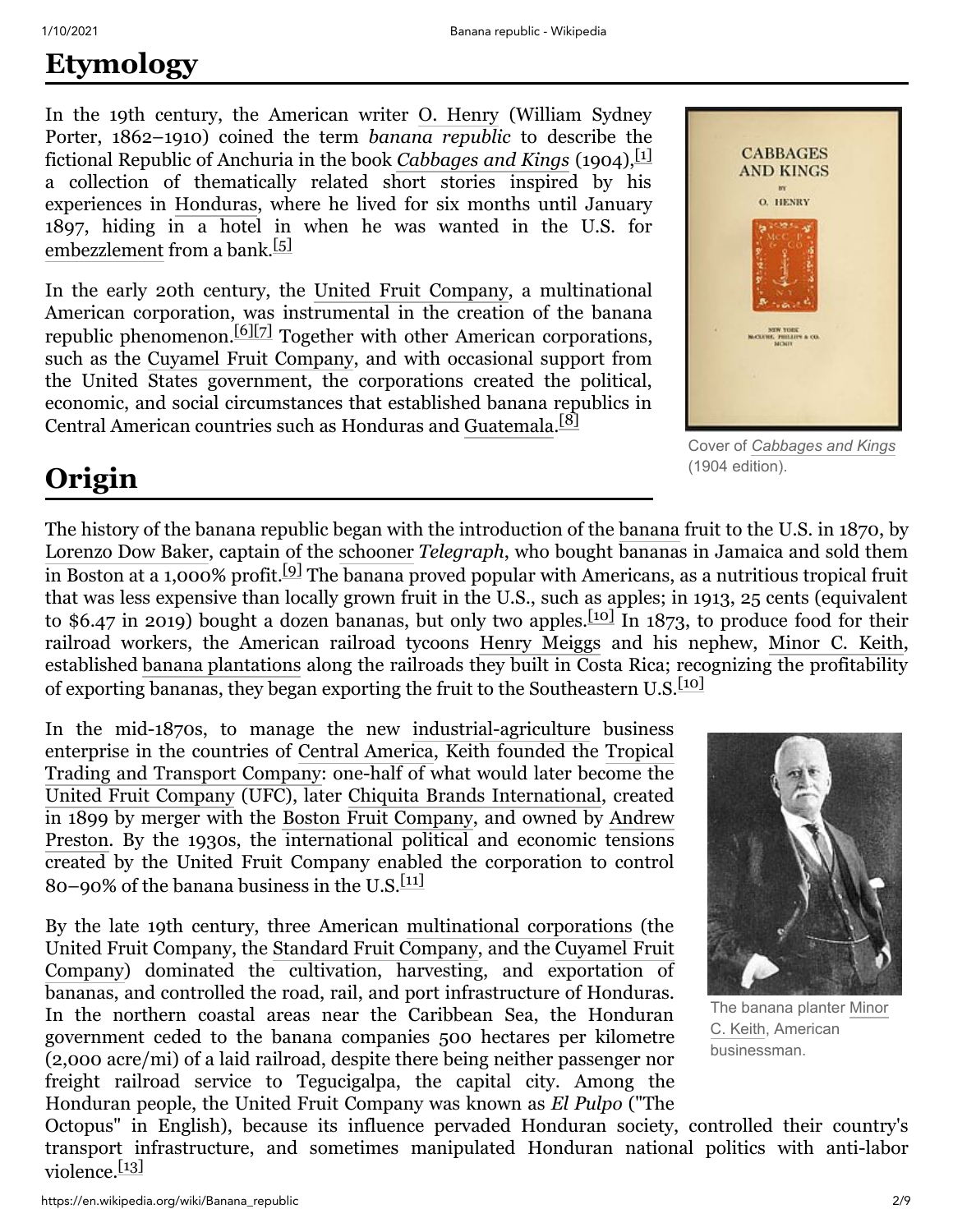

A bunch of bananas with the [Señorita](https://en.wikipedia.org/wiki/Chiquita) Chiquita logo, a primary export commodity of Latin America.[\[12\]](#page-6-5)

#### 1/10/2021 Banana republic - Wikipedia

In 1924, despite the UFC [monopoly,](https://en.wikipedia.org/wiki/Monopoly) the [Vaccaro Brothers](https://en.wikipedia.org/wiki/Vaccaro_Brothers) established the [Standard Fruit Company](https://en.wikipedia.org/wiki/Standard_Fruit_Company) (later the Dole Food [Company\) to export Honduran bananas to the U.S. port of New](https://en.wikipedia.org/wiki/Dole_Food_Company) Orleans. The fruit-exporting corporations kept U.S. prices low by [legalistic](https://en.wikipedia.org/wiki/Legalism_(Western_philosophy)) manipulation of Latin American national [land use](https://en.wikipedia.org/wiki/Land_use) laws to cheaply buy large tracts of prime agricultural land for corporate banana plantations in the republics of the [Caribbean Basin,](https://en.wikipedia.org/wiki/Caribbean_Basin) the [Central American isthmus,](https://en.wikipedia.org/wiki/Central_America) and tropical South America; the American fruit companies then employed the dispossessed Latin American natives as low-wage employees. $[10]$ 

By the 1930s the United Fruit Company owned 1,400,000 hectares (3.5 million acres) of land in Central America and the Caribbean and was the single largest landowner in Guatemala. Such holdings gave it great power over the governments of small countries, one of the

factors confirming the suitability of the phrase "banana republic".[\[14\]](#page-6-6)

#### <span id="page-2-0"></span>**Honduras**

In the early 20th century, the American businessman [Sam Zemurray](https://en.wikipedia.org/wiki/Sam_Zemurray) (founder of the Cuyamel Fruit Company) was instrumental to establishing the "banana republic" stereotype, when he entered the banana-export business by buying overripe bananas from the United Fruit Company to sell in New Orleans. In 1910, Zemurray bought 6,075 hectares (15,000 acres) in the Caribbean coast of Honduras for use by the Cuyamel Fruit Company. In 1911, Zemurray conspired with Manuel [Bonilla, an ex-president of Honduras \(1904–1907\), and the American](https://en.wikipedia.org/wiki/Manuel_Bonilla) mercenary Gen. [Lee Christmas](https://en.wikipedia.org/wiki/Lee_Christmas), to overthrow the civil government of Honduras and install a military government friendly to foreign businessmen.

To that end, the mercenary army of the Cuyamel Fruit Company, led by Gen. Christmas, effected a *[coup d'état](https://en.wikipedia.org/wiki/Coup_d%27%C3%A9tat)* against President Miguel R. Dávila [\(1907–1911\) and installed General Manuel Bonilla](https://en.wikipedia.org/wiki/Miguel_R._D%C3%A1vila) (1912–1913). The U.S. ignored the [deposition](https://en.wikipedia.org/wiki/Deposition_(politics)) of the elected government of Honduras by a private army, justified by the U.S. State Department's misrepresenting President Dávila as too politically liberal and a poor businessman whose management had indebted Honduras to Great Britain, a geopolitically unacceptable circumstance in light of the [Monroe Doctrine.](https://en.wikipedia.org/wiki/Monroe_Doctrine) The *coup d'état* was consequence of the Dávila



In 1912, for the Cuyamel Fruit Company, the American [mercenary](https://en.wikipedia.org/wiki/Lee_Christmas) "general" Lee Christmas overthrew the civil government of Honduras to install a military government friendly to foreign business.

government's having slighted the Cuyamel Fruit Company by colluding with the rival United Fruit Company to award them a monopoly contract for the Honduran banana, in exchange for the UFC's brokering of U.S. government loans to Honduras. $\frac{[11][15]}{[11]}$  $\frac{[11][15]}{[11]}$  $\frac{[11][15]}{[11]}$  $\frac{[11][15]}{[11]}$ 

The political instability consequent to the *coup d'état* stalled the Honduran economy, and the unpayable [external debt](https://en.wikipedia.org/wiki/External_debt) (c. US\$4 billion) of the Republic of Honduras was excluded from access to international [investment](https://en.wikipedia.org/wiki/Investment) capital. That financial deficit perpetuated Honduran economic stagnation and perpetuated the image of Honduras as a banana republic.<sup>[\[16\]](#page-6-8)</sup> Such a historical, inherited foreign debt functionally undermined the Honduran government, which allowed foreign corporations to manage the country and become sole employers of the Honduran people, because the American fruit companies controlled the economic infrastructure (road, rail, and port, telegraph and telephone) they had built in Honduras.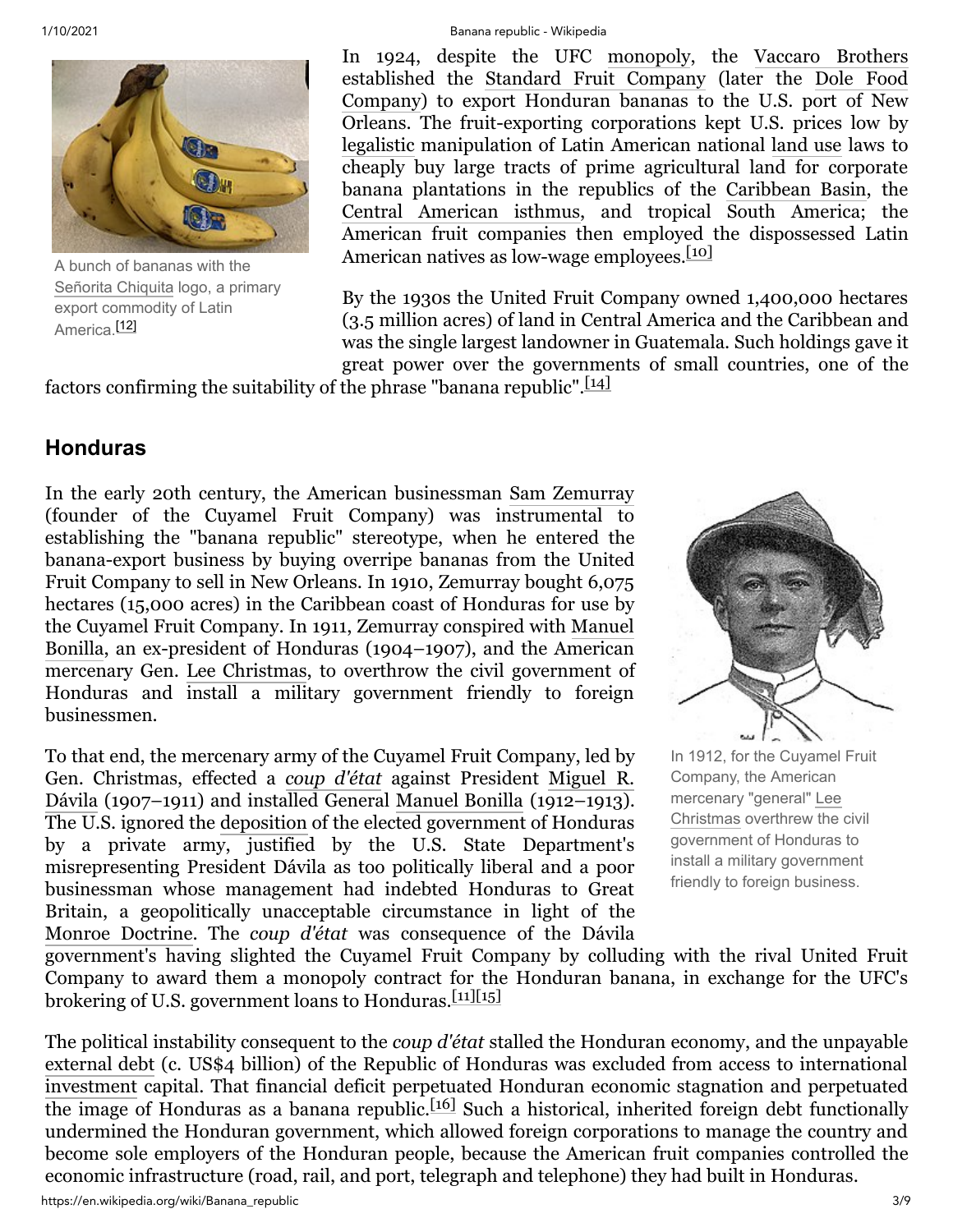

Honduras, the quintessential banana republic.

#### 1/10/2021 Banana republic - Wikipedia

The [U.S. dollar](https://en.wikipedia.org/wiki/United_States_dollar) went on to become the legal-tender currency of Honduras; the mercenary Gen. Lee Christmas became commander of the Honduran army, and later was appointed [U.S. Consul](https://en.wikipedia.org/wiki/Consul_(representative)) to the Republic of Honduras. $\frac{17}{7}$  Nonetheless, 23 years later, after much corporate intrigue among the American businessmen, by means of a [hostile takeover](https://en.wikipedia.org/wiki/Takeover) of agricultural business interests, Sam Zemurray assumed control of the rival United Fruit Company, in  $1933$ .<sup>[\[13\]](#page-6-4)</sup>

#### <span id="page-3-0"></span>**Guatemala**



[Guatemala](https://en.wikipedia.org/wiki/Guatemala) suffered the regional socio-economic legacy of a 'banana republic': inequitably distributed agricultural land and natural wealth, [uneven economic development](https://en.wikipedia.org/wiki/Uneven_and_combined_development), and an economy dependent upon a few export crops—usually bananas, coffee, and sugar cane. The inequitable land distribution was an important cause of national poverty, and the concomitant sociopolitical discontent and [insurrection](https://en.wikipedia.org/wiki/Civil_war). Almost 90% of the country's farms are too small to yield adequate subsistence harvests to the farmers, while 2% of the country's farms occupy 65% of the arable land, the property of the local [oligarchy](https://en.wikipedia.org/wiki/Oligarchy).

During the 1950s, the United Fruit Company sought to convince the governments of U.S. Presidents [Harry Truman](https://en.wikipedia.org/wiki/Harry_S._Truman) (1945–1953) and [Dwight Eisenhower](https://en.wikipedia.org/wiki/Dwight_D._Eisenhower) (1953–1961) that the popular, elected government of President [Jacobo Árbenz Guzmán](https://en.wikipedia.org/wiki/Jacobo_Arbenz_Guzm%C3%A1n) of Guatemala was secretly pro-[Soviet](https://en.wikipedia.org/wiki/Soviet_Union) for having expropriated unused "fruit company lands" to landless peasants. In the [Cold War](https://en.wikipedia.org/wiki/Cold_War) (1945–1991) context of the proactive [anti-communist](https://en.wikipedia.org/wiki/Anti-Communism) politics exemplified by U. S. Senator [Joseph McCarthy](https://en.wikipedia.org/wiki/Joseph_McCarthy) in the years 1947–1957, [geo-political](https://en.wikipedia.org/wiki/Geopolitics) concerns about the security of the Western Hemisphere facilitated President Eisenhower's ordering and authorizing Operation Success, the [1954 Guatemalan coup d'état](https://en.wikipedia.org/wiki/1954_Guatemalan_coup_d%27%C3%A9tat) by means of which the U.S. [Central Intelligence Agency](https://en.wikipedia.org/wiki/Central_Intelligence_Agency) [deposed](https://en.wikipedia.org/wiki/Deposition_(politics)) the democratically elected government (1950–1954) of [President Jacobo Árbenz Guzmán and installed the pro-business government of Colonel Carlos Castillo](https://en.wikipedia.org/wiki/Carlos_Castillo_Armas) Armas (1954–1957), which lasted for three years until his [assassination](https://en.wikipedia.org/wiki/Assassination) by a presidential guard.<sup>[\[3\]](#page-5-2)[\[18\]](#page-6-10)</sup>

A mixed history of elected presidents and [puppet-master](https://en.wikipedia.org/wiki/Hegemony) [military juntas](https://en.wikipedia.org/wiki/Military_junta) were the governments of Guatemala in the course of the 36-year [Guatemalan Civil War](https://en.wikipedia.org/wiki/Guatemalan_Civil_War) (1960–1996). However, in 1986, at the 26 year mark, the Guatemalan people promulgated a new [political constitution,](https://en.wikipedia.org/wiki/Political_constitution) and elected [Vinicio Cerezo](https://en.wikipedia.org/wiki/Vinicio_Cerezo) (1986–1991) president; then [Jorge Serrano Elías](https://en.wikipedia.org/wiki/Jorge_Serrano_El%C3%ADas) (1991–1993).<sup>[\[19\]](#page-6-11)</sup>

## <span id="page-3-1"></span>**In art**

### <span id="page-3-2"></span>**Poetry**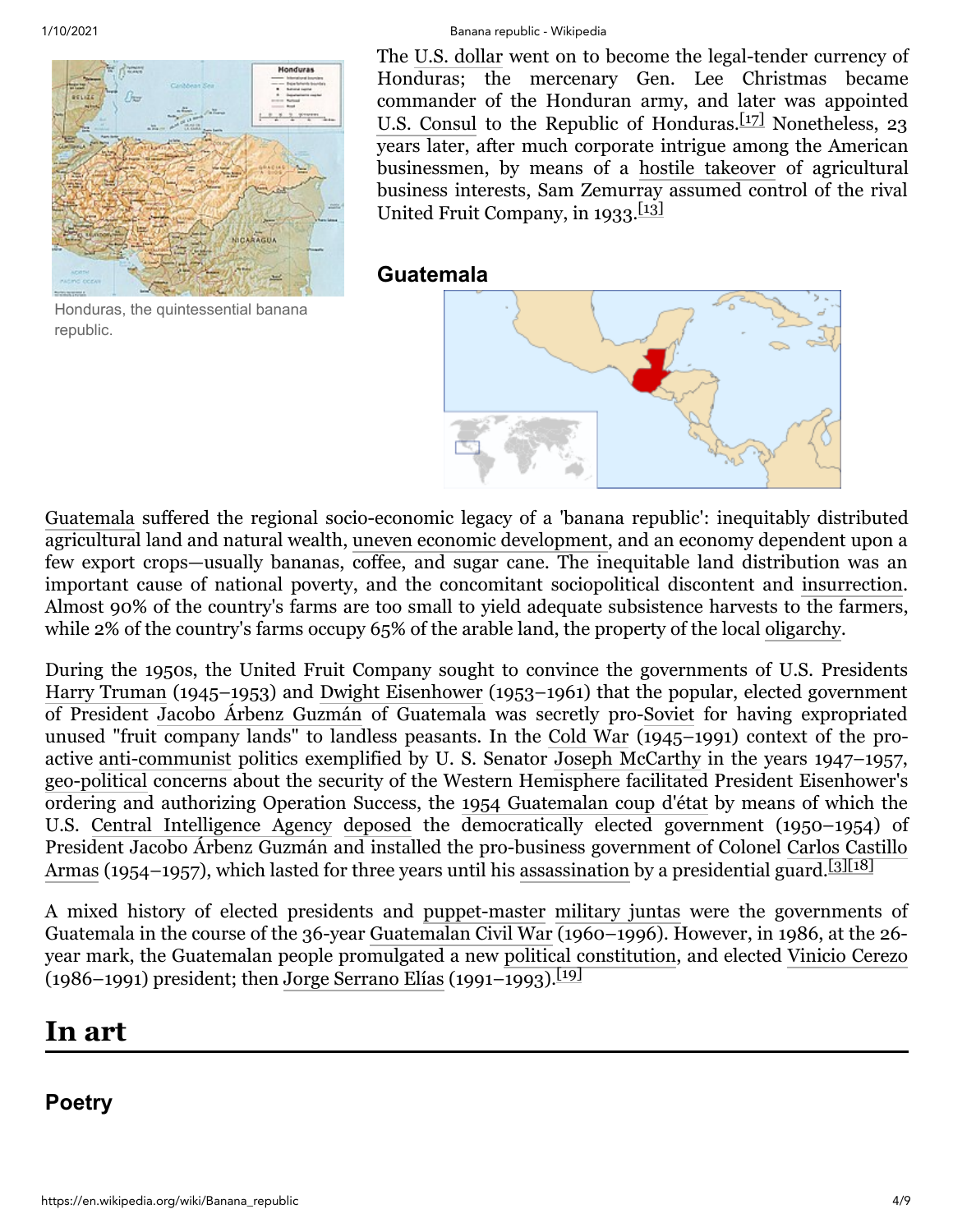In the book *[Canto General](https://en.wikipedia.org/wiki/Canto_General)* [\(General Song, 1950\), the Chilean poet Pablo](https://en.wikipedia.org/wiki/Pablo_Neruda) Neruda (1904–73) denounced foreign [corporate](https://en.wikipedia.org/wiki/Multinational_corporation) political dominance of [Latin American](https://en.wikipedia.org/wiki/Latin_America) countries with the four-stanza poem "La United Fruit Co."; the second-stanza reading in part: $[20]$ 

... The Fruit Company, Inc.

Reserved for itself the most succulent, The central coast of my own land, The delicate waist of the Americas.

It rechristened its territories As the "Banana Republics", And over the sleeping dead, Over the restless heroes Who brought about the greatness, The liberty and the flags,

It established a comic opera ...



With the poem "La United Fruit Co.", Pablo [Neruda](https://en.wikipedia.org/wiki/Pablo_Neruda) denounced the corporate subjugation of Latin America.

#### <span id="page-4-0"></span>**Novels**

The novel *[One Hundred Years of Solitude](https://en.wikipedia.org/wiki/One_Hundred_Years_of_Solitude)* (1967), by [Gabriel García Márquez,](https://en.wikipedia.org/wiki/Gabriel_Garc%C3%ADa_M%C3%A1rquez) depicts the [imperialist](https://en.wikipedia.org/wiki/Imperialism) capitalism of foreign fruit companies as voracious socio-economic [exploitation of natural resources](https://en.wikipedia.org/wiki/Exploitation_of_natural_resources) of the fictional South American town of Macondo and its people. Domestically, the corrupt national government of Macondo abets the business policies and labor practices of the foreign corporations, which brutally oppress the workers.

## <span id="page-4-1"></span>**Modern interpretations**

Countries that obtained independence from colonial powers in the 20th century have at times thereafter tended to share traits of banana republics due to influence of large private corporations in their politics;<sup>[\[21\]](#page-7-1)</sup> for example, [Maldives](https://en.wikipedia.org/wiki/Maldives) (resort companies),<sup>[\[22\]](#page-7-2)</sup> and the [Philippines](https://en.wikipedia.org/wiki/Philippines) (tobacco industry, [U.S. government](https://en.wikipedia.org/wiki/Government_of_the_USA) and corporations).[\[23\]](#page-7-3)[\[24\]](#page-7-4)

The [Kingdom of Hawaii](https://en.wikipedia.org/wiki/Kingdom_of_Hawaii), now the US state of [Hawaii,](https://en.wikipedia.org/wiki/Hawaii) was once an independent country under political pressure from American sugar plantation owners, who in 1887 forced King [Kalākaua](https://en.wikipedia.org/wiki/Kal%C4%81kaua) to write a new constitution that benefited American businessmen at the expense of the working class.<sup>[\[25\]](#page-7-5)[\[26\]](#page-7-6)</sup> This constitution is known as the "Bayonet" Constitution" due [to its threat of force. In the case of Hawaii, the US](https://en.wikipedia.org/wiki/1887_Constitution_of_the_Kingdom_of_Hawaii)



Graffiti implying a banana republic in [Slovenia](https://en.wikipedia.org/wiki/Slovenia).

was also interested in the strategic military significance of the islands, leasing [Pearl Harbor](https://en.wikipedia.org/wiki/Pearl_Harbor) $[25]$  and later acquiring Hawaii as a [Territory.](https://en.wikipedia.org/wiki/Territories_of_the_United_States)<sup>[\[27\]](#page-7-7)</sup>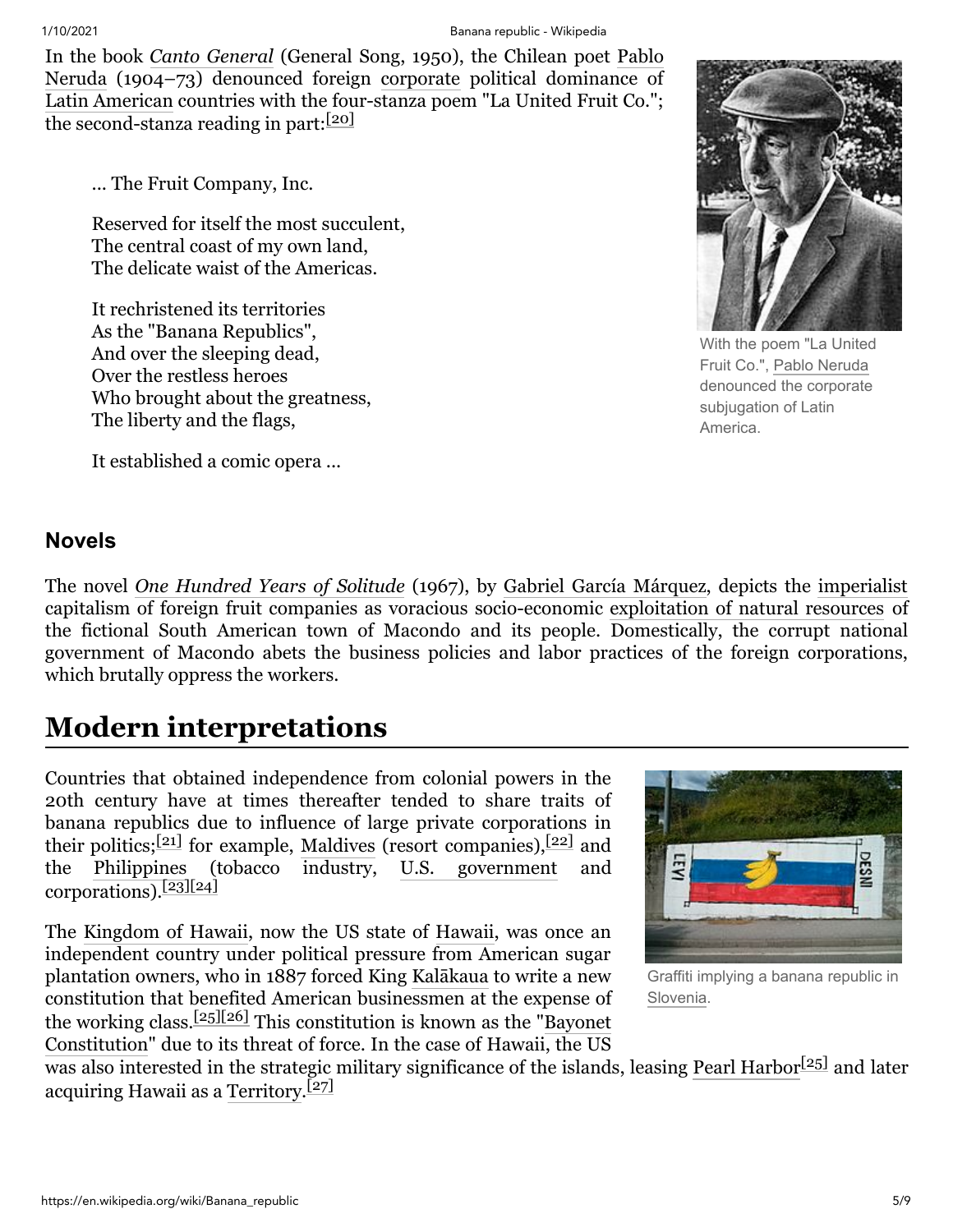On 14 May 1986, then Australian Treasurer [Paul Keating](https://en.wikipedia.org/wiki/Paul_Keating) stated that [Australia](https://en.wikipedia.org/wiki/Australia) might become a banana republic.<sup>[\[28\]](#page-7-8)</sup> This has received a lot of commentary and criticism<sup>[\[29\]](#page-7-9)[\[30\]](#page-7-10)[\[31\]](#page-7-11)</sup> and is seen as part of a turning point in Australia's political and economic history.<sup>[\[32\]](#page-7-12)</sup>

In the 21st century, some critics called the [United States](https://en.wikipedia.org/wiki/United_States) a banana republic; [\[33\]](#page-7-13)[\[34\]](#page-7-14) this is referenced in the title of the book *[Banana Republicans](https://en.wikipedia.org/wiki/Banana_Republicans)* by [Sheldon Rampton](https://en.wikipedia.org/wiki/Sheldon_Rampton) and [John Stauber](https://en.wikipedia.org/wiki/John_Stauber).

## <span id="page-5-4"></span>**See also**

- [Absurdistan](https://en.wikipedia.org/wiki/Absurdistan)
- **[American imperialism](https://en.wikipedia.org/wiki/American_imperialism)**
- [Banana Wars](https://en.wikipedia.org/wiki/Banana_Wars)
- [Client state](https://en.wikipedia.org/wiki/Client_state)
- [Crony capitalism](https://en.wikipedia.org/wiki/Crony_capitalism)
- [Crop diversity](https://en.wikipedia.org/wiki/Crop_diversity)
- [Dependency theory](https://en.wikipedia.org/wiki/Dependency_theory)
- **[Dictator novel](https://en.wikipedia.org/wiki/Dictator_novel)**
- **[Dutch disease](https://en.wikipedia.org/wiki/Dutch_disease)**
- [Failed state](https://en.wikipedia.org/wiki/Failed_state)
- **[Dumping \(pricing policy\)](https://en.wikipedia.org/wiki/Dumping_(pricing_policy))**
- **[Hydraulic empire](https://en.wikipedia.org/wiki/Hydraulic_empire)**
- [Latin America–United States relations](https://en.wikipedia.org/wiki/Latin_America%E2%80%93United_States_relations)
- [McOndo](https://en.wikipedia.org/wiki/McOndo)
- [Monroe Doctrine](https://en.wikipedia.org/wiki/Monroe_Doctrine)
- [Narco-state](https://en.wikipedia.org/wiki/Narco-state)
- [Neocolonialism](https://en.wikipedia.org/wiki/Neocolonialism)
- *[Nostromo: A Tale of the Seaboard](https://en.wikipedia.org/wiki/Nostromo)* (1904)
- [Postcolonialism](https://en.wikipedia.org/wiki/Postcolonialism)
- **[Puppet state](https://en.wikipedia.org/wiki/Puppet_state)**
- **[Rentier state](https://en.wikipedia.org/wiki/Rentier_state)**
- **[Rent-seeking](https://en.wikipedia.org/wiki/Rent-seeking)**
- **[Resource curse](https://en.wikipedia.org/wiki/Resource_curse)**
- [Tropico \(video game\)](https://en.wikipedia.org/wiki/Tropico_(video_game))
- **[Union of Banana Exporting Countries](https://en.wikipedia.org/wiki/Union_of_Banana_Exporting_Countries)**
- [William Walker](https://en.wikipedia.org/wiki/William_Walker_(filibuster))

## <span id="page-5-5"></span>**References**

- <span id="page-5-0"></span>1. [O. Henry](https://en.wikipedia.org/wiki/O._Henry) (1904). *Cabbages and Kings* [\(https://books.google.com/books?id=6jpMsL2T0CoC\).](https://books.google.com/books?id=6jpMsL2T0CoC) New [York City:](https://archive.org/details/cabbagesandking04henrgoog) [Doubleday, Page & Company](https://en.wikipedia.org/wiki/Doubleday_(publisher))[. pp. 132, 296 \(https://archive.org/details/cabbagesandking0](https://archive.org/details/cabbagesandking04henrgoog) 4henrgoog).
- <span id="page-5-1"></span>2. Richard Alan White (1984). *The Morass. United States Intervention in Central America* (https://archiv [e.org/details/morassunitedstat00whit\). New York: Harper & Row. ISBN](https://archive.org/details/morassunitedstat00whit) [978-0-06091145-4.](https://en.wikipedia.org/wiki/Special:BookSources/978-0-06091145-4) Retrieved 2016-05-14.
- <span id="page-5-2"></span>3. ["Big-business Greed Killing the Banana \(p. A19\)" \(https://web.archive.org/web/20130117083127/htt](https://web.archive.org/web/20130117083127/http://www.highbeam.com/doc/1G1-179318358.html) p://www.highbeam.com/doc/1G1-179318358.html). *The Independent*. 24 May 2008. Archived from [the original \(http://www.highbeam.com/doc/1G1-179318358.html\)](http://www.highbeam.com/doc/1G1-179318358.html) on 17 January 2013. Retrieved 24 June 2012 – via The New Zealand Herald.
- <span id="page-5-3"></span>4. [Christopher Hitchen](https://en.wikipedia.org/wiki/Christopher_Hitchens)[s \(9 October 2008\). "America the Banana Republic" \(http://www.vanityfair.com/p](http://www.vanityfair.com/politics/features/2008/10/hitchens200810) olitics/features/2008/10/hitchens200810). *Vanity Fair*. Archived (https://web.archive.org/web/201206 [17193528/http://www.vanityfair.com/politics/features/2008/10/hitchens200810\) from the original on](https://web.archive.org/web/20120617193528/http://www.vanityfair.com/politics/features/2008/10/hitchens200810) 17 June 2012. Retrieved 24 June 2012.
- <span id="page-5-6"></span>5. Malcolm D. MacLean (Summer 1968). "O. Henry in Honduras". *American Literary Realism, 1870– 1910*. **1** (3): 36–46. [JSTOR](https://en.wikipedia.org/wiki/JSTOR_(identifier)) [27747601 \(https://www.jstor.org/stable/27747601\).](https://www.jstor.org/stable/27747601)
- <span id="page-5-7"></span>6. Chapman, Peter (2009). *Jungle capitalists : a story of globalisation, greed and revolution*. Edinburgh New York: Canongate. p. 6. [ISBN](https://en.wikipedia.org/wiki/ISBN_(identifier)) [978-1847676863.](https://en.wikipedia.org/wiki/Special:BookSources/978-1847676863)
- <span id="page-5-8"></span>7. [Big Fruit \(https://nytimes.com/2008/03/02/books/review/Kurtz-Phelan-t.html\)](https://nytimes.com/2008/03/02/books/review/Kurtz-Phelan-t.html) Archived (https://web.ar [chive.org/web/20170313044710/http://www.nytimes.com/2008/03/02/books/review/Kurtz-Phelan-t.ht](https://web.archive.org/web/20170313044710/http://www.nytimes.com/2008/03/02/books/review/Kurtz-Phelan-t.html) ml) 2017-03-13 at the [Wayback Machine,](https://en.wikipedia.org/wiki/Wayback_Machine) *NY Times*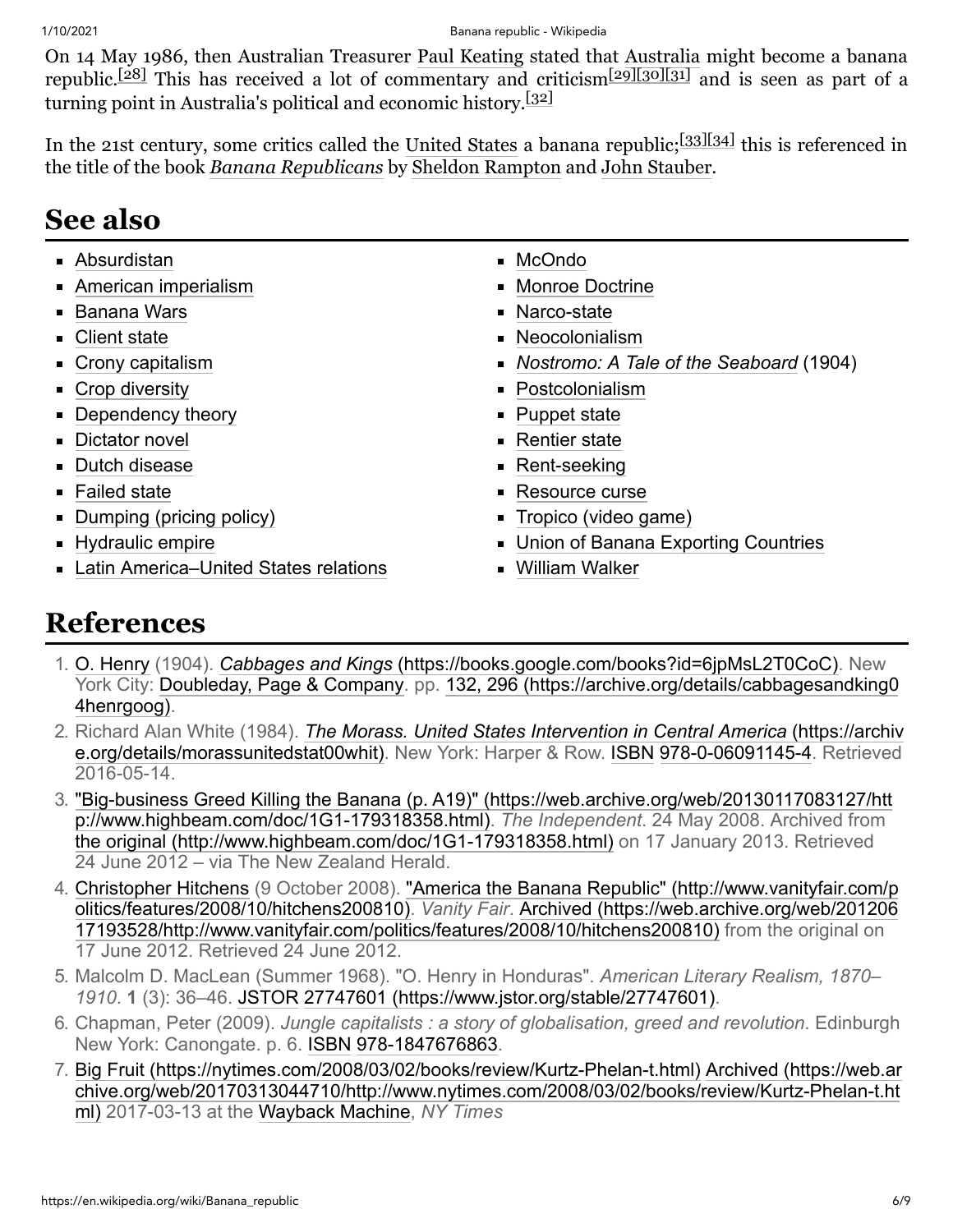- <span id="page-6-0"></span>8. [Where did banana republics get their name? \(http://www.economist.com/blogs/economist-explains/2](http://www.economist.com/blogs/economist-explains/2013/11/economist-explains-16) 013/11/economist-explains-16) Archived (https://web.archive.org/web/20170817034827/https://www. [economist.com/blogs/economist-explains/2013/11/economist-explains-16\) 2017-08-17 at the](https://web.archive.org/web/20170817034827/https://www.economist.com/blogs/economist-explains/2013/11/economist-explains-16) [Wayback Machine,](https://en.wikipedia.org/wiki/Wayback_Machine) *The Economist*
- <span id="page-6-1"></span>9. Alison Acker (1988). *Honduras. The Making of a Banana Republic* (https://books.google.com/books? [id=lwhrAAAAMAAJ\). Toronto: Between the Lines. p. 60. ISBN](https://books.google.com/books?id=lwhrAAAAMAAJ) [978-0-919946-89-7](https://en.wikipedia.org/wiki/Special:BookSources/978-0-919946-89-7).
- <span id="page-6-2"></span>10. Dan Koeppel (2008). *Banana. The Fate of the Fruit that Changed the World* (https://archive.org/detail [s/bananafateoffrui00koep\). London: Hudson Street Press. pp. 68 \(https://archive.org/details/bananaf](https://archive.org/details/bananafateoffrui00koep) ateoffrui00koep/page/68). [ISBN](https://en.wikipedia.org/wiki/ISBN_(identifier)) [978-1-59463-038-5](https://en.wikipedia.org/wiki/Special:BookSources/978-1-59463-038-5).
- <span id="page-6-3"></span>11. Alison Acker (1988), p. 63.
- <span id="page-6-5"></span>12. Striffler, Steve; Moberg, Mark; Joseph, Gilbert M.; Rosenberg, Emily S. (November 20, 2003). *[Banana Wars: Power, Production, and History in the Americas](https://books.google.com/books?id=Fv2VH9LGQqoC&pg=PA72)* (https://books.google.com/books?id= Fv2VH9LGQqoC&pg=PA72). Duke University Press. [ISBN](https://en.wikipedia.org/wiki/ISBN_(identifier)) [0822331969](https://en.wikipedia.org/wiki/Special:BookSources/0822331969) – via Google Books.
- <span id="page-6-4"></span>13. Peter Chapman (2007). *Bananas. How the United Fruit Company Shaped the World* (https://books.g [oogle.com/books?id=a-azAAAAIAAJ\). Edinburgh: Canongate. p. 102. ISBN](https://books.google.com/books?id=a-azAAAAIAAJ) [978-1-84195-881-1](https://en.wikipedia.org/wiki/Special:BookSources/978-1-84195-881-1). [Archived \(https://web.archive.org/web/20140717125813/http://books.google.com/books?id=a-azAAA](https://web.archive.org/web/20140717125813/http://books.google.com/books?id=a-azAAAAIAAJ) AIAAJ) from the original on 2014-07-17. Retrieved 2016-12-11.
- <span id="page-6-6"></span>14. Livingstone, Grace (4 April 2013). *America's Backyard: The United States and Latin America from the Monroe Doctrine to the War on Terror* (https://books.google.com/books?id=WH5jDgAAQBAJ&q= [United+Fruit+company+Banana+republics&pg=PT31\). Zed Books Ltd. ISBN](https://books.google.com/books?id=WH5jDgAAQBAJ&q=United+Fruit+company+Banana+republics&pg=PT31) [9781848136113.](https://en.wikipedia.org/wiki/Special:BookSources/9781848136113) Retrieved 22 March 2018 – via Google Books.
- <span id="page-6-7"></span>15. Darío A. Euraque (1996). *Reinterpreting the Banana Republic. Region and State in Honduras, 1870– 1972* [\(https://books.google.com/books?id=0B0akM7RKGoC\). Chapel Hill, North Carolina: University](https://books.google.com/books?id=0B0akM7RKGoC) of North Carolina Press. p. 44. [ISBN](https://en.wikipedia.org/wiki/ISBN_(identifier)) [978-0-8078-4604-9](https://en.wikipedia.org/wiki/Special:BookSources/978-0-8078-4604-9). Archived (https://web.archive.org/web/2016 [0810040943/https://books.google.com/books?id=0B0akM7RKGoC\) from the original on 2016-08-10.](https://web.archive.org/web/20160810040943/https://books.google.com/books?id=0B0akM7RKGoC) Retrieved 2016-05-14.
- <span id="page-6-8"></span>16. [W.S. Valentine \(November 1916\). "Need for Capital in Latin America: Honduras" \(https://zenodo.org/r](https://zenodo.org/record/2368033) ecord/2368033). *[Annals of the American Academy of Political and Social Science](https://en.wikipedia.org/wiki/Annals_of_the_American_Academy_of_Political_and_Social_Science)*. Thousand Oaks, California: [SAGE Publications.](https://en.wikipedia.org/wiki/SAGE_Publications) **68**[: 185–87. doi:10.1177/000271621606800125 \(https://doi.org/10.1](https://en.wikipedia.org/wiki/Thousand_Oaks,_California)[1](https://doi.org/10.1177%2F000271621606800125) 77%2F000271621606800125). [JSTOR](https://en.wikipedia.org/wiki/JSTOR_(identifier)) [1013083 \(https://www.jstor.org/stable/1013083\)](https://www.jstor.org/stable/1013083). [S2CID](https://en.wikipedia.org/wiki/S2CID_(identifier)) [220724414 \(https://api.semanticscholar.org/CorpusID:220724414\).](https://api.semanticscholar.org/CorpusID:220724414)
- <span id="page-6-9"></span>17. George Black (1988). *[The Good Neighbor: How the United States Wrote the History of Central](https://archive.org/details/goodneighborhowu00blac) America and the Caribbean* (https://archive.org/details/goodneighborhowu00blac). New York City: [Pantheon Book](https://en.wikipedia.org/wiki/Pantheon_Books)[s. pp. 3](https://en.wikipedia.org/wiki/Special:BookSources/978-0-394-75965-4)[5 \(https://archive.org/details/goodneighborhowu00blac/page/35](https://archive.org/details/goodneighborhowu00blac/page/35)[\).](https://en.wikipedia.org/wiki/Special:BookSources/978-0-394-75965-4) [ISBN](https://en.wikipedia.org/wiki/ISBN_(identifier)) 978-0- 394-75965-4. Retrieved 2016-05-14.
- <span id="page-6-10"></span>18. [Koeppel, Dan \(8 June 2008\). "Yes, We Will Have No Bananas" \(https://www.nytimes.com/2008/06/1](https://www.nytimes.com/2008/06/18/opinion/18koeppel.html) 8/opinion/18koeppel.html). *[The New York Times](https://en.wikipedia.org/wiki/The_New_York_Times)*. Archived (https://web.archive.org/web/2016120909 [0823/http://www.nytimes.com/2008/06/18/opinion/18koeppel.html\) from the original on 9 December](https://web.archive.org/web/20161209090823/http://www.nytimes.com/2008/06/18/opinion/18koeppel.html) 2016. Retrieved 11 January 2017.
- <span id="page-6-11"></span>19. [Carol A. Smith \(August 1978\). "Beyond Dependency Theory: National and Regional Patterns of](https://doi.org/10.1525%2Fae.1978.5.3.02a00090) [Underdevelopment in Guatemala" \(https://doi.org/10.1525%2Fae.1978.5.3.02a00090\).](https://en.wikipedia.org/wiki/American_Ethnologist) *American Ethnologist*. [American Ethnological Society](https://en.wikipedia.org/wiki/American_Ethnological_Society). **5** (3): 574–617. [doi:](https://en.wikipedia.org/wiki/Doi_(identifier))10.1525/ae.1978.5.3.02a00090 (http [s://doi.org/10.1525%2Fae.1978.5.3.02a00090\). JSTOR](https://doi.org/10.1525%2Fae.1978.5.3.02a00090) 643758 (https://www.jstor.org/stable/643758).
- <span id="page-6-12"></span>20. George Black (1988), p. 33.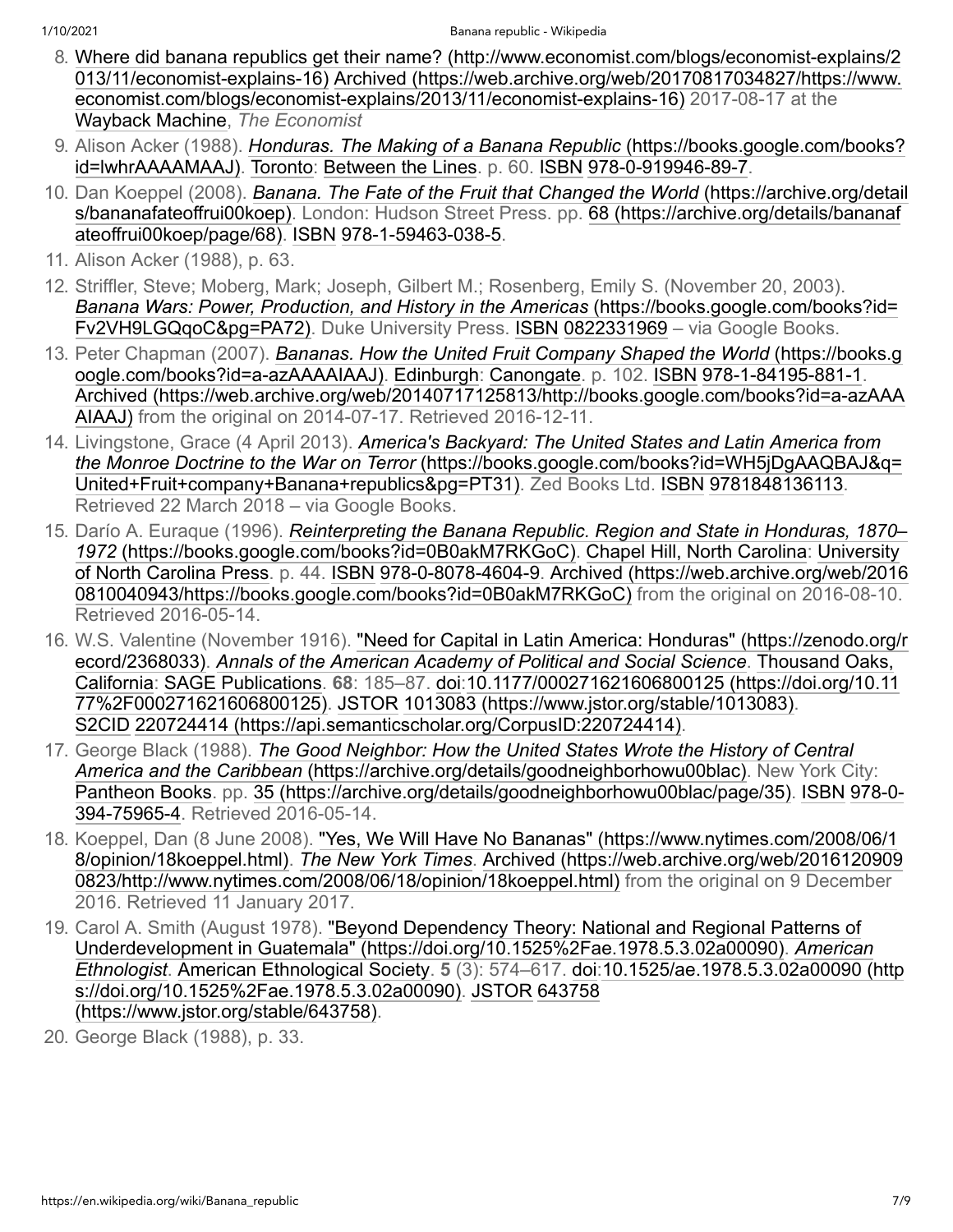- <span id="page-7-1"></span>21. Corr, Anders S.; Tacujan, Priscilla A. (July 2013). "Chinese Political and Economic Influence in the Philippines: Implications for Alliances and the South China Sea Dispute" (http://www.jpolrisk.com/chi [nese-political-and-economic-influence-in-the-philippines-implications-for-alliances-and-the-south-chin](http://www.jpolrisk.com/chinese-political-and-economic-influence-in-the-philippines-implications-for-alliances-and-the-south-china-sea-dispute/#more-124) a-sea-dispute/#more-124). *The Journal of Political Risk (Pub by Corr Analytics Inc.)*. **1** (3). Archived [\(https://web.archive.org/web/20150107131942/http://www.jpolrisk.com/chinese-political-and-economi](https://web.archive.org/web/20150107131942/http://www.jpolrisk.com/chinese-political-and-economic-influence-in-the-philippines-implications-for-alliances-and-the-south-china-sea-dispute/#more-124) c-influence-in-the-philippines-implications-for-alliances-and-the-south-china-sea-dispute/#more-124) from the original on 7 January 2015. Retrieved 7 January 2015.
- <span id="page-7-2"></span>22. ["Maldives election chaos fuels 'banana republic' fears" \(http://news.asiaone.com/news/asia/maldives](http://news.asiaone.com/news/asia/maldives-election-chaos-fuels-banana-republic-fears) -election-chaos-fuels-banana-republic-fears). *Asia One News*. 20 October 2013. Archived (https://we [b.archive.org/web/20140319100011/http://news.asiaone.com/news/asia/maldives-election-chaos-fuel](https://web.archive.org/web/20140319100011/http://news.asiaone.com/news/asia/maldives-election-chaos-fuels-banana-republic-fears) s-banana-republic-fears) from the original on 19 March 2014. Retrieved 19 March 2014.
- <span id="page-7-3"></span>23. Aquino, Tricia (3 February 2014). "Which public health policy in ASEAN is most susceptible to [tobacco industry influence" \(http://www.interaksyon.com/article/80017/philippine-public-health-policy](http://www.interaksyon.com/article/80017/philippine-public-health-policy-most-susceptible-to-tobacco-industry-influence-in-asean---report)most-susceptible-to-tobacco-industry-influence-in-asean---report). *Interaksyon*. Archived (https://we [b.archive.org/web/20140221081109/http://www.interaksyon.com/article/80017/philippine-public-healt](https://web.archive.org/web/20140221081109/http://www.interaksyon.com/article/80017/philippine-public-health-policy-most-susceptible-to-tobacco-industry-influence-in-asean---report) h-policy-most-susceptible-to-tobacco-industry-influence-in-asean---report) from the original on 21 February 2014. Retrieved 19 March 2014.
- <span id="page-7-4"></span>24. ["Philippines - Period of American influence" \(http://www.britannica.com/EBchecked/topic/456399/Phil](http://www.britannica.com/EBchecked/topic/456399/Philippines/23717/The-period-of-US-influence) ippines/23717/The-period-of-US-influence). *[Encyclopædia Britannica](https://en.wikipedia.org/wiki/Encyclop%C3%A6dia_Britannica)*. UK. 2014. [ISBN](https://en.wikipedia.org/wiki/ISBN_(identifier)) 978-1-59339- [292-5. Archived \(https://web.archive.org/web/20140203210714/http://www.britannica.com/EBchecke](https://en.wikipedia.org/wiki/Special:BookSources/978-1-59339-292-5) d/topic/456399/Philippines/23717/The-period-of-US-influence) from the original on 2014-02-03. Retrieved 2014-03-19.
- <span id="page-7-5"></span>25. Mirza Ph.D, Rocky M. (September 2, 2010). *American Invasions: Canada to Afghanistan, 1775 to 2010: Canada to Afghanistan, 1775 to 2010* [\(https://books.google.com/books?id=c4wHBI7mZGIC&p](https://books.google.com/books?id=c4wHBI7mZGIC&pg=PA80) g=PA80). Trafford Publishing. p. 80. [ISBN](https://en.wikipedia.org/wiki/ISBN_(identifier)) [978-1-4669-5688-9.](https://en.wikipedia.org/wiki/Special:BookSources/978-1-4669-5688-9)
- <span id="page-7-6"></span>26. Chambers, John H. (2009). *Hawaii* (https://books.google.com/books? [id=HZpfH2LJoJoC&pg=PA184\). Interlink Books. pp. 184–85. ISBN](https://books.google.com/books?id=HZpfH2LJoJoC&pg=PA184) [978-1-56656-615-5.](https://en.wikipedia.org/wiki/Special:BookSources/978-1-56656-615-5)
- <span id="page-7-7"></span>27. William Adam Russ, *The Hawaiian Republic (1894–98): and its struggle to win annexation* (Susquehanna U Press, 1992).
- <span id="page-7-8"></span>28. ["Banana republic transformed" \(https://www.theaustralian.com.au/commentary/editorials/banana-rep](https://www.theaustralian.com.au/commentary/editorials/banana-republic-transformed/news-story/4712ce1296a03eb9513f34b90cd4ccfd) ublic-transformed/news-story/4712ce1296a03eb9513f34b90cd4ccfd). *The Australian*. 4 September 2019. Retrieved 29 June 2020.
- <span id="page-7-9"></span>29. Barton, Russell; Short, Michael (15 May 1986). "Keating gloom: \$ falls". *The Age*. Fairfax Media.
- <span id="page-7-10"></span>30. Cleary, Paul (17 May 1996). "What will we do when it's all been sold?". *The Sydney Morning Herald*. Fairfax Media.
- <span id="page-7-11"></span>31. Cleary, Paul (13 June 1998). "If the economy's so good, how come the dollar's so bad?". *The Sydney Morning Herald*. Fairfax Media.
- <span id="page-7-12"></span>32. Crotty, Martin; Andrew Roberts, David (2009). *Turning Points in Australian History* (1st ed.). Sydney Australia: UNSW Press. pp. 224–238. [ISBN](https://en.wikipedia.org/wiki/ISBN_(identifier)) [978-1-921410-56-7](https://en.wikipedia.org/wiki/Special:BookSources/978-1-921410-56-7).
- <span id="page-7-13"></span>33. Graham, David (10 January 2013). "Is the U.S. on the Verge of Becoming a Banana Republic?" (http [s://www.theatlantic.com/politics/archive/2013/01/is-the-us-on-the-verge-of-becoming-a-banana-repub](https://www.theatlantic.com/politics/archive/2013/01/is-the-us-on-the-verge-of-becoming-a-banana-republic/267048/) lic/267048/). *The Atlantic*.
- <span id="page-7-14"></span>34. [Gabler, Neal \(29 November 2017\). "America the Banana Republic" \(https://billmoyers.com/story/ame](https://billmoyers.com/story/america-banana-republic-government/) rica-banana-republic-government/). *billmoyers.com*.

# <span id="page-7-0"></span>**External links**

■ [From Arbenz to Zelaya: Chiquita in Latin America \(http://www.democracynow.org/2009/7/21/from\\_ar](http://www.democracynow.org/2009/7/21/from_arbenz_to_zelaya_chiquita_in) benz\_to\_zelaya\_chiquita\_in) – video report by *Democracy Now!*